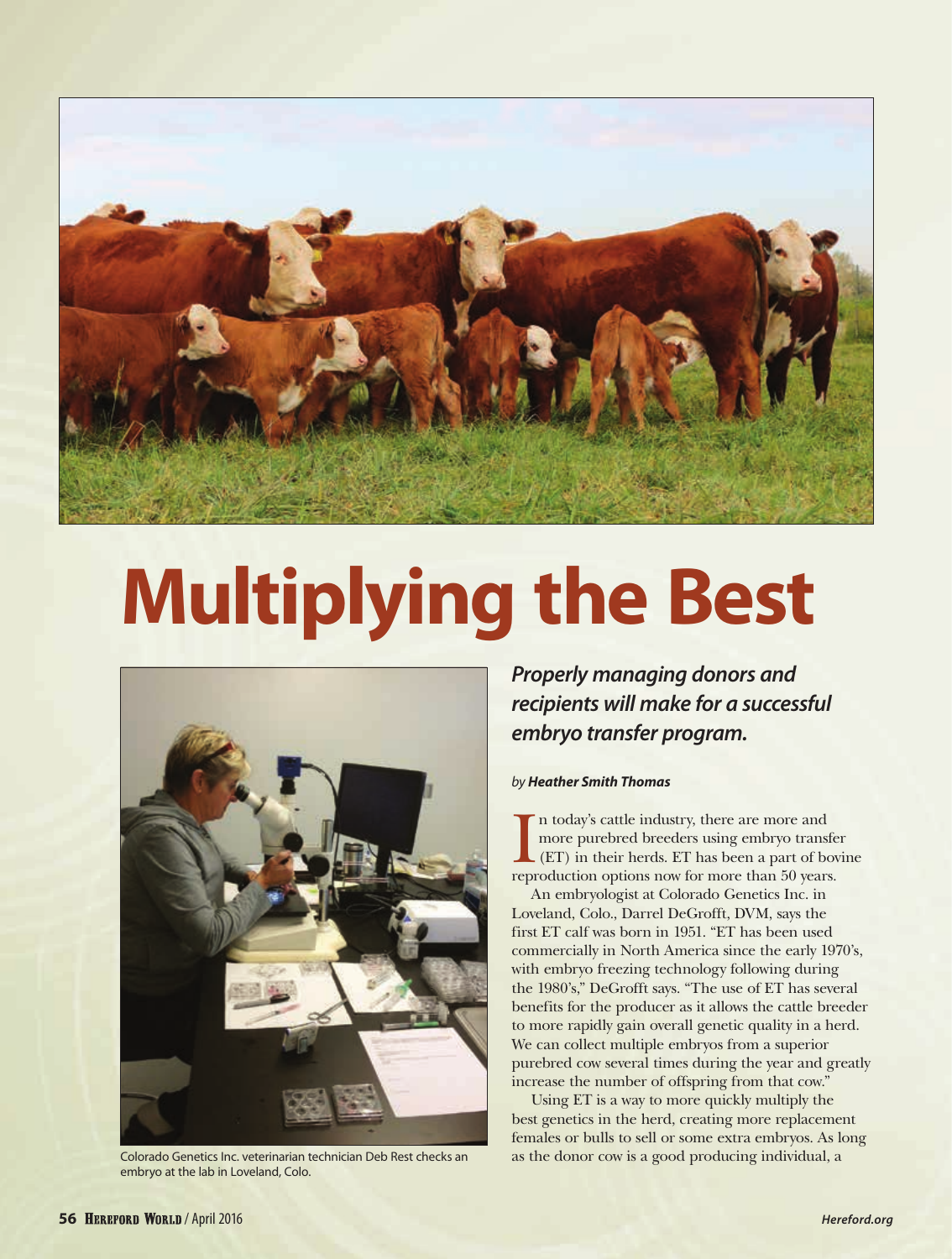person can collect a lot of embryos from her within a few years.

It's also a way to more quickly increase calf numbers in a small herd. "We have a client right now who is considering buying a few donor cows. He's been using frozen embryos but now he'd like to collect his own and use them to increase his herd a little faster," DeGrofft says.

"When breeding the donor cows, a person can use a different sire for each ET procedure, if desired, to get varied genetics either to sell or to keep in the herd. You should be selecting donor cows of superior genetic quality, and selecting a mating that will have marketability and economic worth. The sale of embryos is very common today. We have clients who frequently buy frozen embryos from other people, and we transfer those into their recipient cows," he says.

DeGrofft started working with ET in 1973 and has been doing so ever since. He says many things have changed in this industry but some things have stood the test of time and are still very valuable today — one of these is nutrition.

### **Donor and recipient management**

Adequate energy, protein, minerals, etc. are crucial for donor and recipient cows. "We like to see the donor cows and recipient cows in a body condition score of about 5.5 to 6. We don't like to see the donor too fat. If donor cows get up to a body condition score of 6.5 or higher, we see a decrease in viable embryos that can be collected from those cows," DeGrofft says.

"There is good reason for that; there is research data to show why fat cows tend to have reproductive problems. If cows get too fat they have hormonal problems, metabolic problems and a decrease in reproduction."

Recipient selection and management are much the same as for donor cows. "We like to use early calvers that are at least 65 to 70 days post-partum before we consider using them as recipients. We prefer middleaged cows, with good dispositions. The producer will have to put those cows through the chute to prepare them to receive an embryo, and may not want cattle that are difficult to handle. When they calve, a person also wants cows with good dispositions, making it much easier to handle the calf, ear tag it, etc.," he says.

The recipient cow should be reproductively sound with a good calving record. "We wouldn't want to try to use a cow that had been open for a couple of years. We also want these cows to have adequate milking ability, and we try to keep the nutrition the same as the donor cow before we transfer the embryos."

DeGrofft also uses Multimin 90, the injectable trace mineral product, for all of the donors and recipients, along with the mineral ration the rancher is currently using. "We've been doing that for about 12 years and there is a data to show that this can result in an increase in embryo quality and pregnancy rate. We



Pictured (l) are multiple embryos recovered from a donor cow and a single embryo as an expanding blastocyst (r).

will be involved in a research study this year, to further evaluate embryo quality and production with use of this trace mineral product," DeGrofft says.

From a nutrition standpoint, the recipients need an adequate diet. "We tell our clients that they need to maintain a very similar nutrition program after the embryos are transferred for about 30 to 40 days, if possible, in order to maintain early pregnancies. This can decrease the possibility of early embryonic losses. Research has substantiated this factor, and we personally have seen this. One of my biggest fears is when heifers have gone through an AI (artificial insemination) program in a feedlot and a few days later are turned out on a little bit of green grass in April that is very low in nutrition. We know that they will suffer some pregnancy loss. The heifers need to be on the same nutritional level for 30 to 40 days to help maintain that early pregnancy, and the same applies to recipient cows," he says.

It is important to test the feed and water in order to balance the ration properly for minerals, protein and energy. "We find areas from ranch to ranch that are too high in selenium or the rancher (may be) feeding something that's high in nitrates or selenium, or the soil may be high in molybdenum which ties up copper. Even when people buy the same mineral ration that

*continued on page 58...*



Embryo transfer is a valuable tool to quickly multiply a herd's best genetics.